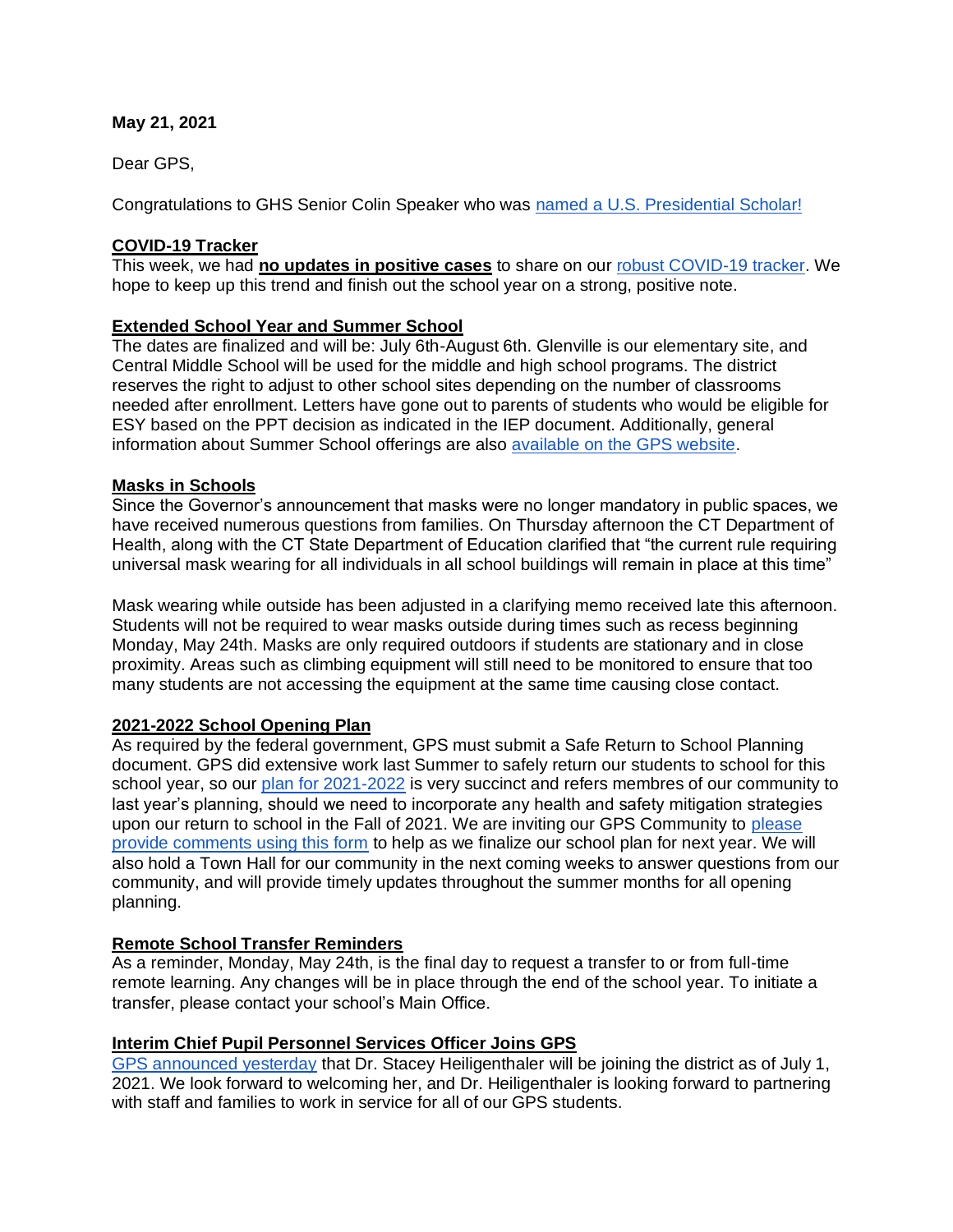### **Greenwich Alliance for Education's Summer College Essay Workshop: Aug. 16 - Aug. 26**

The Greenwich Alliance for Education is sponsoring a Summer College Essay Workshop. Do you have a rising senior looking for guidance to help tell their story? Know a rising GHS senior that might benefit from the Summer College Essay Workshop? [More information is available to](https://greenwichalliance.org/civicrm/event/info/?id=28&reset=1)  [register](https://greenwichalliance.org/civicrm/event/info/?id=28&reset=1) for the 2-week session, Aug 16-Aug 26, Mondays thru Thursdays, 3:00-5:00pm. Cost is \$400 or \$40 for qualifying scholarship students. The program is accepting applications for 50 students.

## **Reminder About Dogs on School Property**

It was brought to our attention that members of our community have been bringing their dogs on campus during pick-ups/drop-offs, as well as to athletic competitions. As a reminder, dogs are not allowed on campus during the school day and during school activities, except those who are registered as service animals.

## **New! Zoom Link to Join Dr. Ross Greene's Webinar for Parents**

Dr. Ross Greene's free, four-part webinar series for parents continues next week. Participants in this workshop series will gain a further understanding of the underpinnings of the Collaborative & Practical Solutions (CPS) model, its refinements over the past 8-10 years, and practical assessment and intervention tools that can be brought back to and used. The model represents a significant departure from discipline-as-usual: it focuses on solving problems rather than on modifying behavior, emphasizes collaborative rather than unilateral solutions, encourages proactive rather than reactive intervention, de-emphasizes diagnostic categories, and provides practical, research-based tools for assessment and intervention. **The [Zoom links for the](https://zoom.us/j/99492786104)  [remaining two sessions are available.](https://zoom.us/j/99492786104)** *Please note: the Zoom link is the same for both sessions.*

### **Webinar Dates:**

- May 25: 6:00-7:30PM
- June 8: 6:00-7:30PM

### **Past Webinar Recordings:**

- [May 18 Webinar](https://vimeo.com/552452116) (Password: Greenwichno2)
- [May 11 Webinar](https://vimeo.com/551557364) (Password: Greenwichno1)

# **Notice of Emergency Repair Work in Riverside Causing Traffic Delays for Schools**

We have already alerted families that there will be gas line repair on Summit Road in Riverside, between 21 Summit and the Spring Street/Summit Road intersection starting 5/24/2021 to 6/11/2021. This is slated as an urgent repair, and as such construction times are scheduled from 7:00 AM to 4:00 PM each day. This construction will have a traffic impact for the following schools: **Greenwich High School, Eastern Middle School, Riverside School, and Old Greenwich School.** We wanted to share this information more broadly with our GPS community as well, as we have been informed this may cause substantial traffic delays in the area, and families may want to seek alternate routes.

As a reminder, if someone in your home is symptomatic and awaiting results of a COVID-19 test, please keep your child at home until results are final. We understand that many families proactively test for work or other reasons, and this type of proactive testing for asymptomatic individuals does not require keeping your child at home.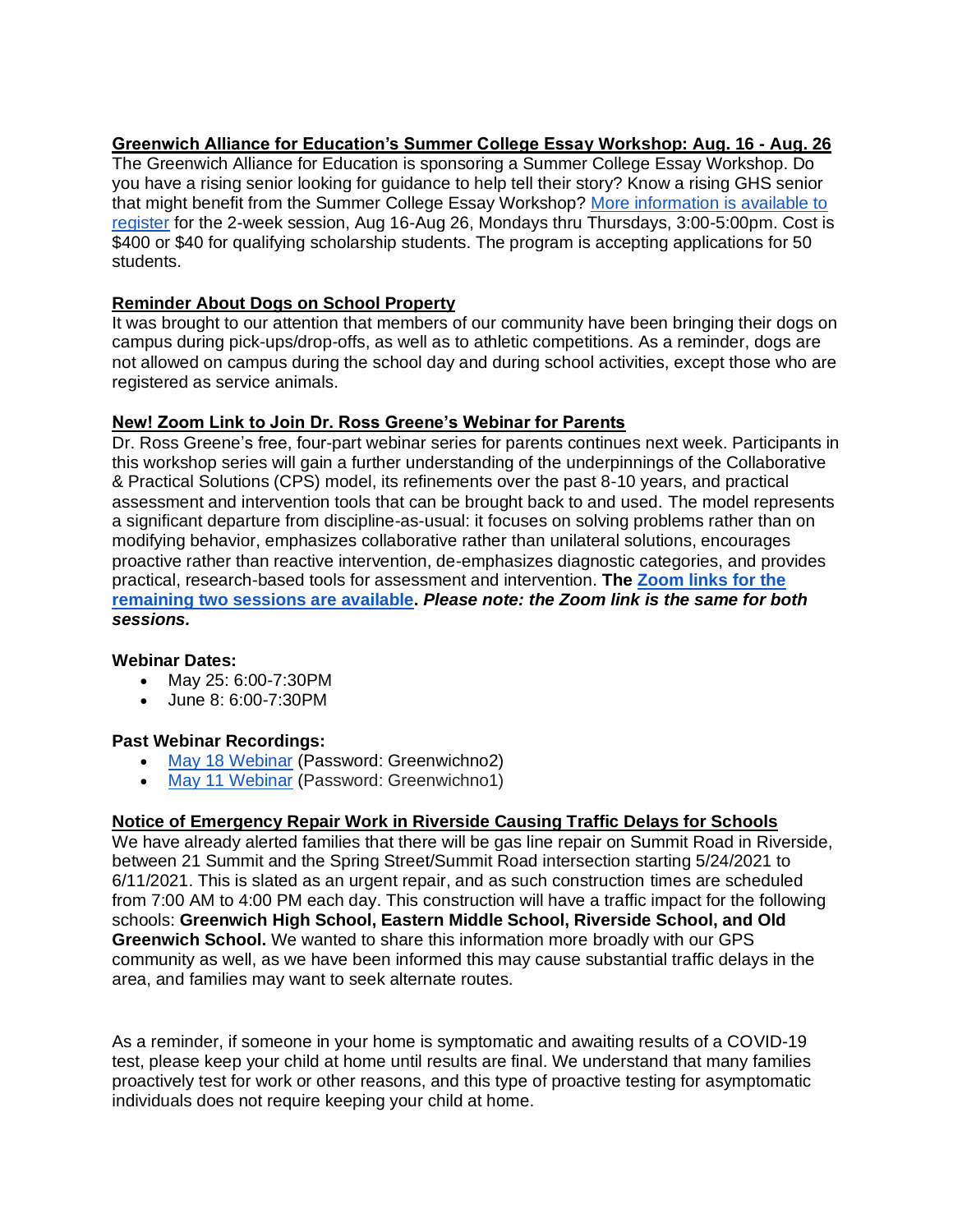Hope you have a great weekend!

Dr. Toni Jones **Superintendent** 

### **21 de mayo de 2021**

Estimado GPS:

¡Felicitaciones al orador principal de GHS, Colin, que fue [nombrado académico presidencial de](https://www.greenwichschools.org/departments/communications/news-social-media/story-details/~post/ghs-senior-named-us-presidential-scholar-20210514)  [EE. UU.!](https://www.greenwichschools.org/departments/communications/news-social-media/story-details/~post/ghs-senior-named-us-presidential-scholar-20210514)

#### **Rastreador COVID-19**

Esta semana, no tuvimos **actualizaciones en casos positivos** para compartir en nuestro [robusto rastreador COVID-19.](https://www.greenwichschools.org/teaching-learning/student-support-services/health-services/covid-19) Esperamos mantener esta tendencia y terminar el año escolar con una nota fuerte y positiva.

#### **Año escolar extendido y escuela de verano**

Las fechas están finalizadas y serán: 6 de julio-6 de agosto. Glenville es nuestro sitio de primaria y la Escuela Intermedia Central se utilizará para los programas de la escuela intermedia y secundaria. El distrito se reserva el derecho de adaptarse a otros sitios escolares dependiendo del número de salones necesarios después de la inscripción. Se han enviado cartas a los padres de los estudiantes que serían elegibles para ESY según la decisión del PPT como se indica en el documento del IEP. Además, la información general sobre las ofertas de la escuela de verano también está [disponible en el sitio web de GPS.](https://www.greenwichschools.org/teaching-learning/summer-school)

#### **Máscaras en las escuelas**

Desde que el gobernador anunció que las máscaras ya no eran obligatorias en los espacios públicos, hemos recibido numerosas preguntas de las familias. El jueves por la tarde el Departamento de Salud CT, junto con el Departamento de Educación del Estado de CT aclaró que "la regla actual, que requiere máscara universales que desgasta por todas las personas en todos los edificios escolares se mantendrá en su lugar en este momento"

con máscara mientras afuera se ha ajustado en un memorando aclaratorio recibido esta tarde. No se requerirá que los estudiantes usen máscaras al aire libre durante momentos como el recreo que comienza el lunes 24 de mayo. Las máscaras solo se requieren al aire libre si los estudiantes están estacionados y muy cerca. Las áreas como el equipo de escalada aún deberán ser monitoreadas para asegurar que demasiados estudiantes no estén accediendo al equipo al mismo tiempo causando un contacto cercano.

#### **Plan de apertura escolar 2021-2022**

Según lo exige el gobierno federal, GPS debe presentar un documento de planificación del regreso seguro a la escuela. GPS hizo un trabajo extenso el verano pasado para devolver a nuestros estudiantes a la escuela de manera segura durante este año escolar, por lo que nuestro [plan para 2021-2022conciso](https://resources.finalsite.net/images/v1621629913/greenwich/j0ohs7staxmgm0xzmx1s/2021-2022SchoolReopeningPlan1.pdf) es muyy refiere a los miembros de nuestra comunidad a la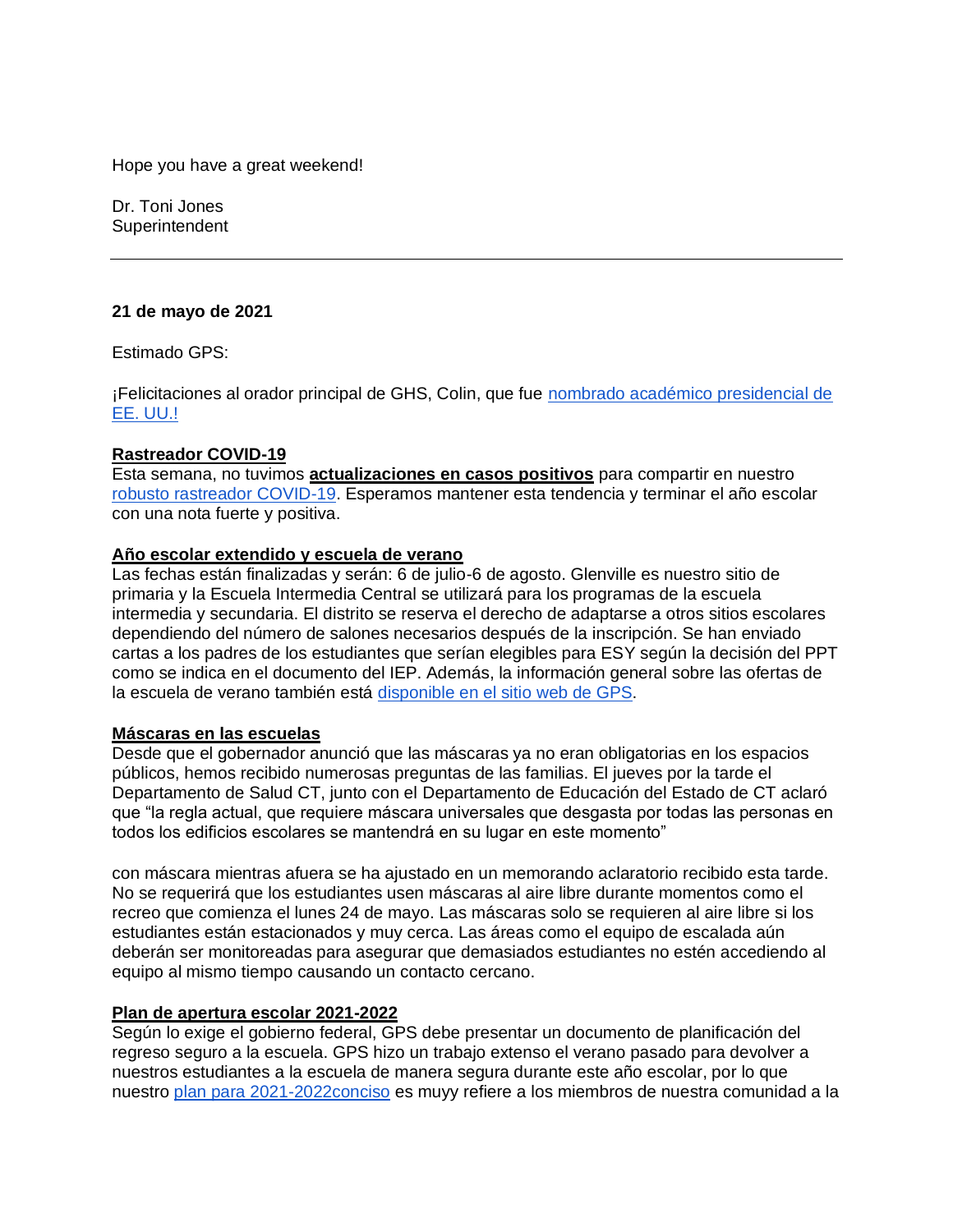planificación del año pasado, en caso de que necesitemos incorporar estrategias de mitigación de salud y seguridad. a nuestro regreso a la escuela en el otoño de 2021. Invitamos a nuestra comunidad de GPS a [proporcionar comentarios utilizando este formulario](https://www.surveymonkey.com/r/HCFGZ5T) para ayudar a finalizar nuestro plan escolar para el próximo año. También realizaremos un Ayuntamiento para nuestra comunidad en las próximas semanas para responder preguntas de nuestra comunidad y brindaremos actualizaciones oportunas durante los meses de verano para toda la planificación de apertura.

### **Recordatorios de transferencia de escuela remota**

Como recordatorio, el lunes 24 de mayo es el último día para solicitar una transferencia hacia o desde el aprendizaje remoto de tiempo completo. Cualquier cambio estará vigente hasta el final del año escolar. Para iniciar una transferencia, comuníquese con la oficina principal de su escuela.

## **La directora interina de servicios de personal estudiantil se une a GPS**

[GPS anunció ayer](https://www.greenwichschools.org/departments/communications/news-social-media/story-details/~post/gps-appoints-interim-chief-pupil-personnel-services-officer-20210520) que la Dra. Stacey Heiligenthaler se unirá al distrito a partir del 1 de julio de 2021. Esperamos darle la bienvenida y la Dra. Heiligenthaler espera poder colaborar con el personal y las familias. para trabajar en servicio para todos nuestros estudiantes de GPS.

### **Taller de ensayo universitario de verano de la Alianza de Greenwich para la educación: 16 de agosto al 26 de agosto**

La Alianza de Greenwich para la educación patrocina un Taller de ensayo de la universidad de verano. ¿Tiene un estudiante de último año en ascenso que busca orientación que le ayude a contar su historia? ¿Conoce a un estudiante de último año de GHS que podría beneficiarse del Taller de ensayo de la universidad de verano? [Más información está disponible para registrarse](https://greenwichalliance.org/civicrm/event/info/?id=28&reset=1) para la sesión de 2 semanas, del 16 al 26 de agosto, de lunes a jueves, de 3:00 a 5:00 p. m. El costo es de \$ 400 o \$ 40 para estudiantes becados que califiquen. El programa está aceptando solicitudes para 50 estudiantes.

# **Recordatorio sobre los perros en la propiedad de la escuela**

Se nos informó que los miembros de nuestra comunidad han estado trayendo a sus perros al campus durante las recogidas y devoluciones, así como a las competencias atléticas. Como recordatorio, no se permiten perros en el campus durante el día escolar y durante las actividades escolares, excepto aquellos que están registrados como animales de servicio.

# **¡Nuevo! Zoom Enlace para unirse al seminario web para padres del web**

Dr. Ross Greene La serie de seminarios gratuitos de cuatro partes del Dr. Ross Greene para padres continúa la próxima semana. Los participantes de esta serie de talleres obtendrán una mayor comprensión de los fundamentos del modelo de soluciones prácticas y colaborativas (CPS), sus refinamientos durante los últimos 8-10 años y las herramientas prácticas de evaluación e intervención que se pueden recuperar y utilizar. El modelo representa una desviación significativa de la disciplina habitual: se centra en la resolución de problemas en lugar de modificar el comportamiento, enfatiza las soluciones colaborativas en lugar de unilaterales, fomenta la intervención proactiva en lugar de reactiva, resta importancia a las categorías de diagnóstico y proporciona investigaciones prácticas herramientas basadas en la evaluación y la intervención. **Los [enlaces de Zoom para las dos sesiones restantes están](https://zoom.us/j/99492786104)  [disponibles.](https://zoom.us/j/99492786104)** *Tenga en cuenta: el enlace Zoom es el mismo para ambas sesiones.*

### **Fechas del seminario web:**

• 25 de mayo: 6: 00-7: 30 p.m.